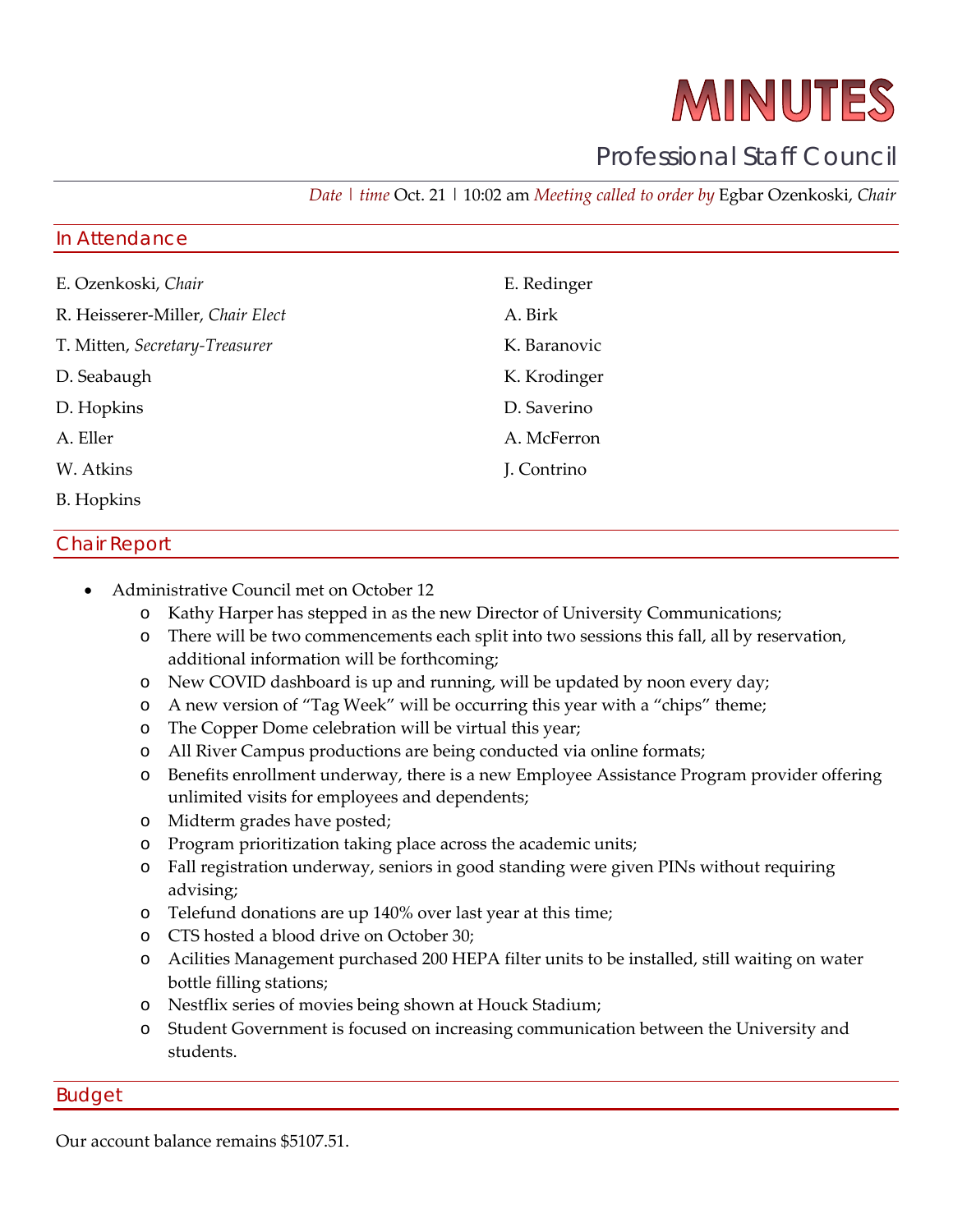- New representative for AQUIP needed; Kris Baranovic was nominated and selected.
- Wykeshia Atkins is handling welcoming new professional staff hires; Katie Krodinger and New Student programs contributing swag for gifts; 15 new hires so far this fall.
- Issue of remote work was discussed; advocating for working remotely when doing so is mutually beneficial; if a policy were put in place, the privilege to work remotely could be revoked for poor performance; working group formed to do research on the topic and look at peer institutions (K. Krodinger, W. Atkins, E. Redinger, K. Baranovic, R. Heisserer-Miller); working group will report at next PSC meeting.

### Unite Updates

- **Equity & Diversity and Dean of Students** (T. Mitten) New division is still being structured with some transitions in responsibilities for current employees happening; VP is focusing on diversity issues; COVID processes are functioning fairly smoothly with a great deal of cooperation across several departments.
- **Center for Teaching and Learning** (K. Baranovic) CANVAS transition is the sole focus of the center right now; Southeast Online has an opening they are looking to fill.
- **Registrar** (B. Hopkins) Spring registration begins in early November; Graduation applications for spring are due at the same time; Fall graduations are scheduled, with attendance by ticket only, utilizing a distanced seating chart.
- **Kent Library** (R. Heisserer-Miller) Kent Library stacks are open to student use with some restrictions; the Atheneum series is underway and available for viewing on the Kent Library website; Student organization collaborations for upgrading the collection is underway, as is working with SG to update the collection.
- **Marketing** (D. Saverino) Marketing hired a new Project Manager (PM) from within, which created a new vacancy that has not yet been filled; lots of transitioning occurring within the department; architecture for the new website design went to executive staff for review, feedback has been received and integrated; Marketing staff training with vendor to write for the new website content; ongoing program prioritization taking place creating some delays.
- **Admissions** (A. McFerron) Oct 23 & 24 will be visitation days for Admissions, excellent turnout expected; virtual exploration sessions will be held the last week of October, and can be registered for through the Admissions website; Family and student visit are being planned for November.
- **Student Recreation Center** (E. Redinger) SRC partnered with Marketing to create an excellent video showcasing the facility and programs; An additional aerial yoga class has been added due to high demand; Winter Break hours for the facility will begin when the University moves to virtual instruction after Thanksgiving break (basically, same opening time but earlier closing times); Rec Center hosting a blood drive Oct. 22 & 23.
- **New Student Programs** (K. Krodinger) New orientation formats are being created; Spring 2021 First Step sessions will be half-day events, registering for those beginning; there will be some shifts to the First Step programming as well; Transfer orientations will be online only
- **Human Resources** (D. Seabaugh) Open enrollment information meetings concluded on October 22; there are not many changes to benefit plans for the coming year; Saint Francis doctors are in-network providers at tier 2; small change to the frequency goal for steps – requirement is now 300 steps in 5 minutes, 6 times a day; There is a new Employee Assistance Program (EAP) provider beginning Nov. 1